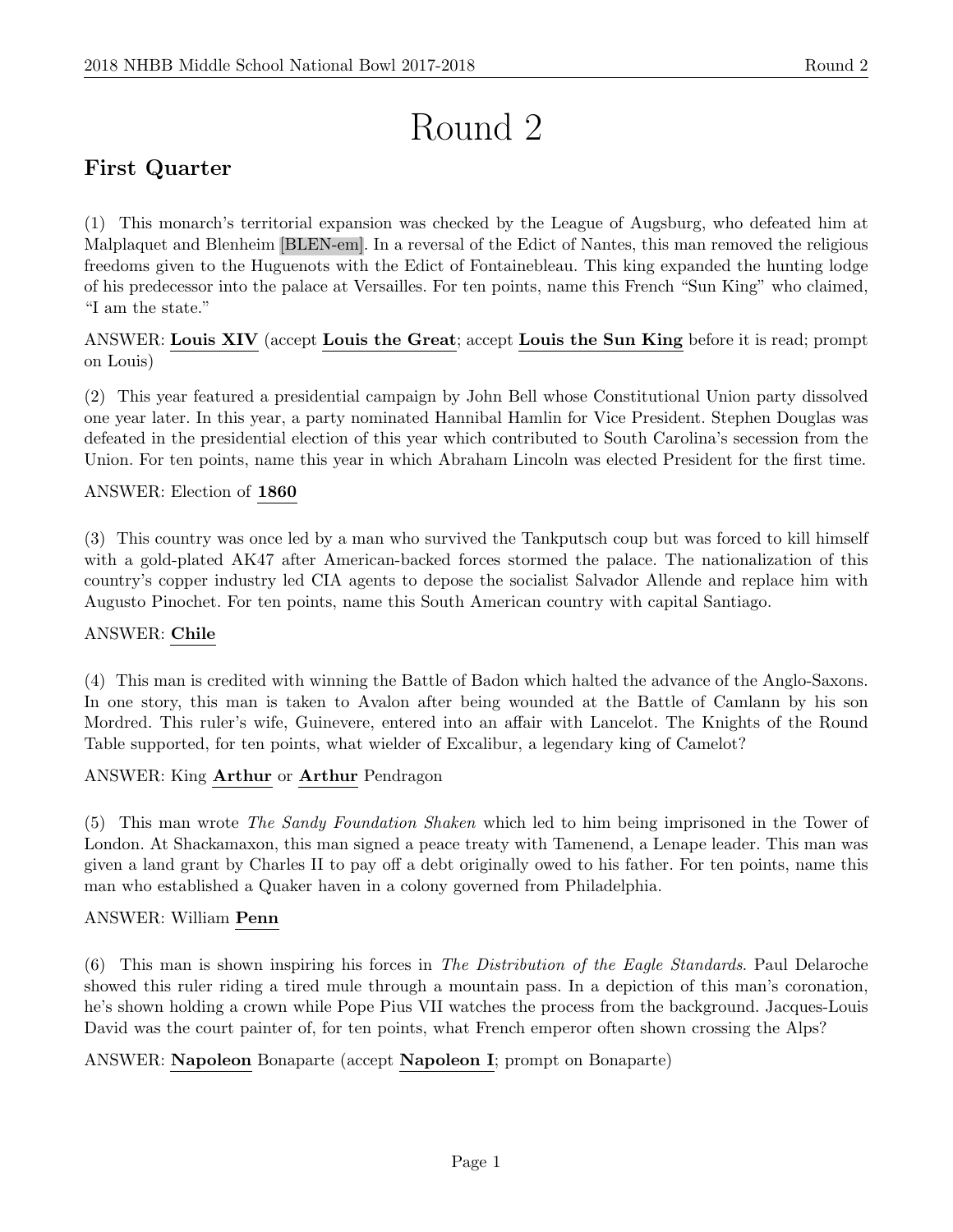(7) This event began shortly after a retreat from the Battle of Arras. The defending side at this event benefited from the "Halt Order." Fishing ships and other civilian vessels formed the "little ships" during this event. In the aftermath of this event, Winston Churchill declared "wars are not won by evacuations." For ten points, name this 1940 event in which a British army was rescued from a port city in France.

## ANSWER: Dunkirk evacuation

(8) This politician was the first Chairman of the UN Commission on Human Rights. After Marian Anderson was barred from Constitution Hall, this politician organized a concert at the Lincoln Memorial and withdrew from the Daughters of the American Revolution. This woman wrote her My Day column in which she routinely talked her husband's presidency. For ten points, name this first lady, the wife of the 32nd president.

ANSWER: Eleanor Roosevelt (prompt on Roosevelt)

# Second Quarter

(1) This country was the site of a breakaway republic led by Yakubu Gowon, the state of Biafra. This country was embroiled in a 1967 civil war after tensions between the Igbo and Yoruba people spilled over. In 2015, an incumbent president lost election for the first time when Goodluck Jonathan was ousted in this country. For ten points, name this country currently led by Muhammadu Buhari from Abuja.

## ANSWER: Nigeria

BONUS: Nigeria moved its capital to Abuja from this city in 1991. It is now Africa's most populous city.

# ANSWER: Lagos

(2) This event's outbreak caused the failure of an agricultural colony as New Helvetia. Samuel Brannan helped start this event allowing him to massively profit from flipping pans. James Marshall made this event's initial discovery while building a lumber mill for William Sutter. For ten points, name this event in which "49ers" attempted to strike it rich by flocking to a west coast state.

# ANSWER: California Gold Rush (prompt on partial answers)

BONUS: The California Gold Rush helped skyrocket the demand for this versatile piece of clothing. This piece of clothing was sold by Levi Strauss and was composed of rivet-reinforced denim.

ANSWER: blue jeans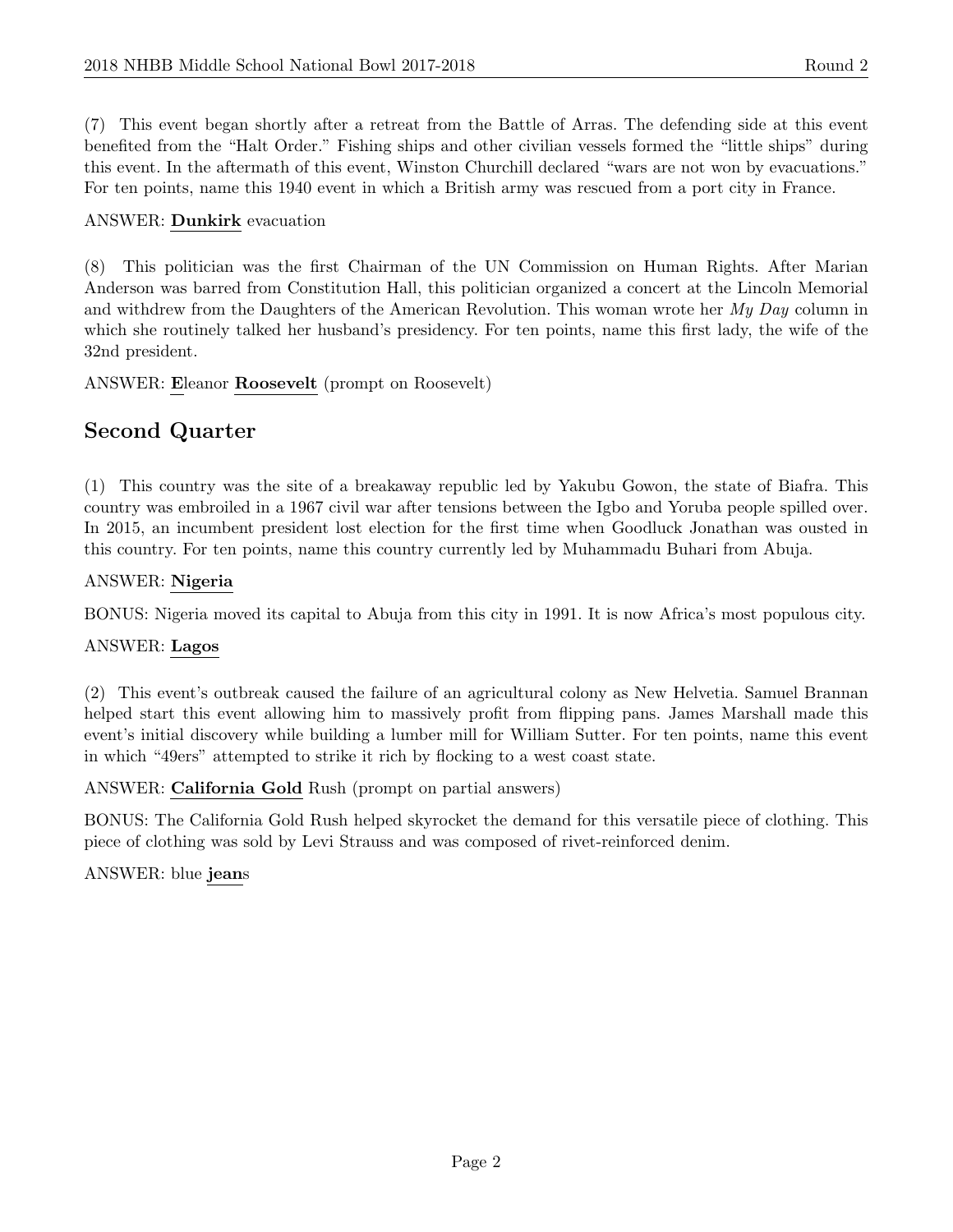(3) This location is the subject of a myth where the Devil allegedly threw a rock at a nearby friar, creating the "Friar's Heel" monument. William Stukeley hypothesized that this location was used as a place of worship by Celtic priests. This location stands in the Salisbury Plain. For ten points, name this prehistoric monument located in England that consists of a circle of standing rocks.

#### ANSWER: Stonehenge

BONUS: According William Stukeley, Stonehenge was used by these Celtic religious figures, who often attempted to gain a connection with the earth and forest.

#### ANSWER: Druids

(4) This battle featured an attempt to keep troops supplied by air at Pitomnik after one side was encircled in Operation Uranus. This battle included fighting at Pavlov's House and a sniper duel between Erwin Konig and Vasili Zaitsev. Friedrich Paulus' Sixth Army was destroyed in, for ten points, what 1942 battle, the turning point of World War II's Eastern Front?

#### ANSWER: Battle of Stalingrad

BONUS: The Battle of Stalingrad was fought along this river, which flows through the city.

#### ANSWER: Volga River

(5) This organization was damaged after Madge Oberholtzer was kidnapped and tortured by D.C. Stephenson. D.W. Griffith's The Birth of a Nation partially inspired William J. Simmons to revive this group at Stone Mountain. This organization was founded by Confederate veterans who elected Nathan Bedford Forrest its first Grand Wizard. For ten points, name this white supremacist group known for burning crosses.

#### ANSWER: Ku Klux Klan (accept KKK)

BONUS: D.C. Stephenson led a branch of the Ku Klux Klan based in this state. In this Midwestern state, the Klan operated out of Evansville on the Kentucky border.

#### ANSWER: Indiana

(6) This city's ceremonial dates include Ascension Day, where the ruler of this city boarded the Bucentaur and threw a ring into the sea to symbolize marriage. Enrico Dandolo was one of the leaders of this city, which prevailed over its rival Genoa to establish a maritime empire in the Adriatic. Marco Polo was a merchant from, for ten points, what Italian city known for its canals?

#### ANSWER: Venice

BONUS: Enrico Dandolo was one of many medieval rulers of Venice to take this title. Holders of this title were elected for life.

#### ANSWER: Doge of Venice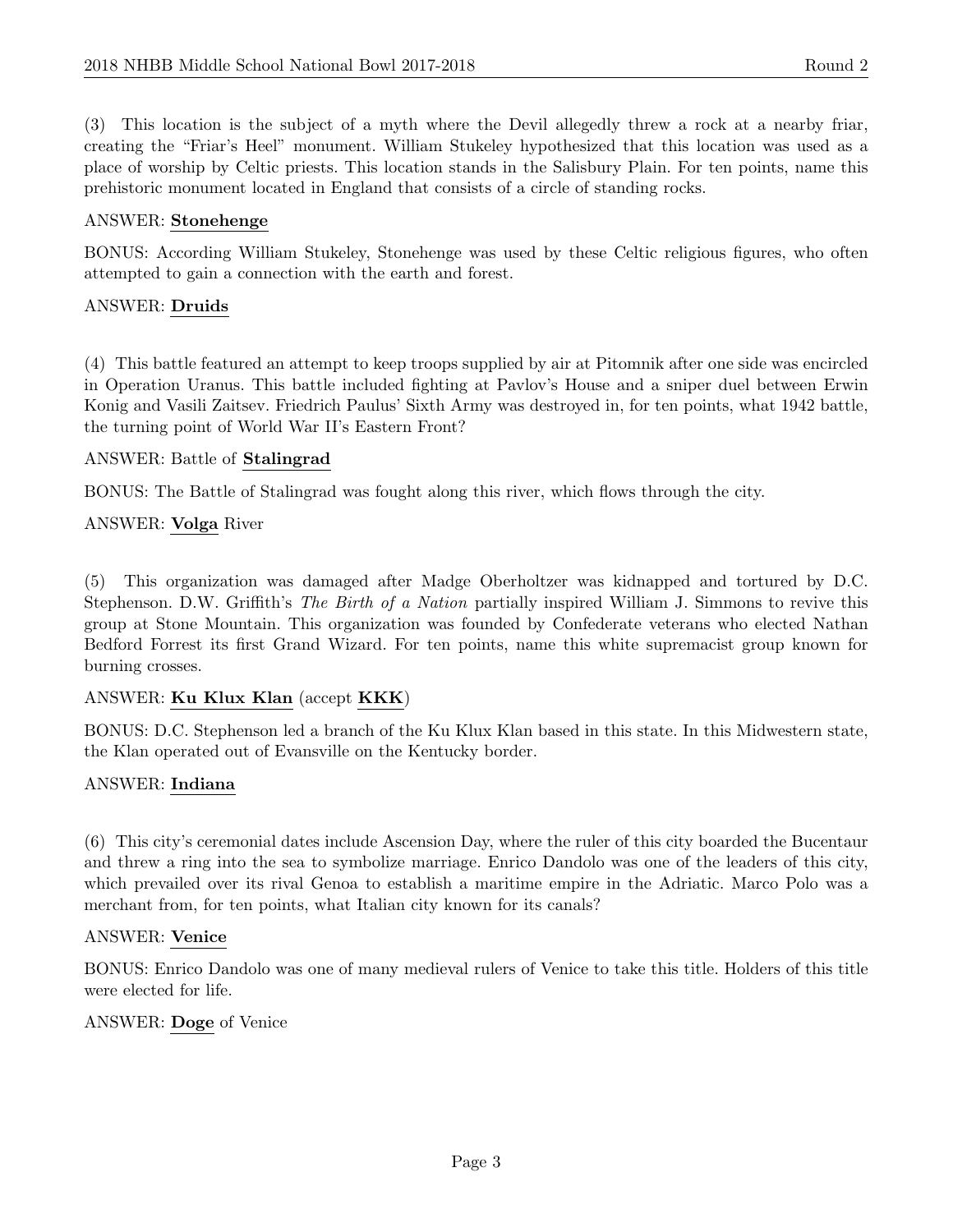(7) This man worked with China on the Panchsheel Treaty to establish "five principles of peaceful coexistence." The "Tryst with Destiny" speech was given by this man after he successfully led the Congress Party in working with the rival Muslim League to secure independence from Great Britain. For ten points, name this first prime minister of independent India.

# ANSWER: Jawaharlal Nehru

BONUS: During the partition of India, Nehru worked with Ali Jinnah, the leader of the Muslim League, who advocated for the separate independence of this country.

# ANSWER: Pakistan

(8) This battle's winner is believed to have said "I fear all we have done is to awaken a sleeping giant." During this battle, Wheeler and Hickam Field were struck in the first wave of this attack. The Oklahoma was attacked on Battleship Row during this battle, which led FDR to call December 7 a "date which will live in infamy." For ten points, name this 1941 Japanese surprise attack on an American naval base.

# ANSWER: attack on Pearl Harbor

BONUS: After this ship was sunk in Pearl Harbor, it was dedicated as a memorial to the victims of the attack.

# ANSWER: USS Arizona

# Third Quarter

The categories are  $\dots$ 

- 1. George Washington
- 2. Ottoman Decline
- 3. Unrest in the Middle East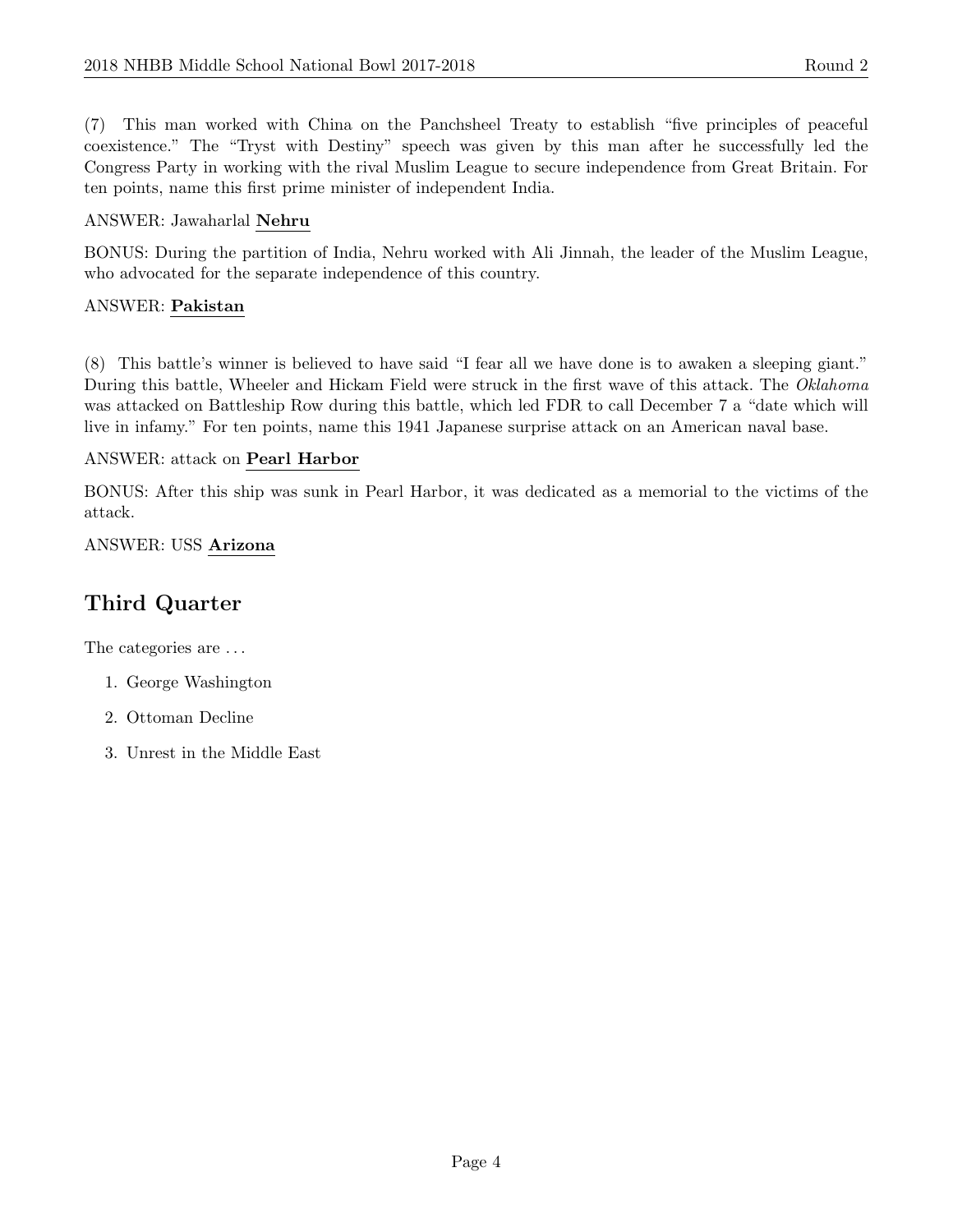#### George Washington

Name the...

- (1) War in which he served as commander-in-chief which contributed to his unanimous election.
- ANSWER: The American Revolution (accept the American Revolutionary War)
- (2) Colony, and eventual state, he was born in that was also the birthplace of 3 of the next 4 presidents.

#### ANSWER: Virginia

(3) Home he retired to after just two terms.

#### ANSWER: Mount Vernon

(4) City which served as his first capital before it moved to Philadelphia and ultimately Washington D.C.

#### ANSWER: New York City

(5) Rebellion in Pennsylvania over a tax an alcoholic beverage which necessitated direct presidential intervention.

ANSWER: Whiskey Rebellion (accept Whiskey Insurrection)

(6) Man that Washington nominated as the first Chief Justice of the United States.

ANSWER: John Jay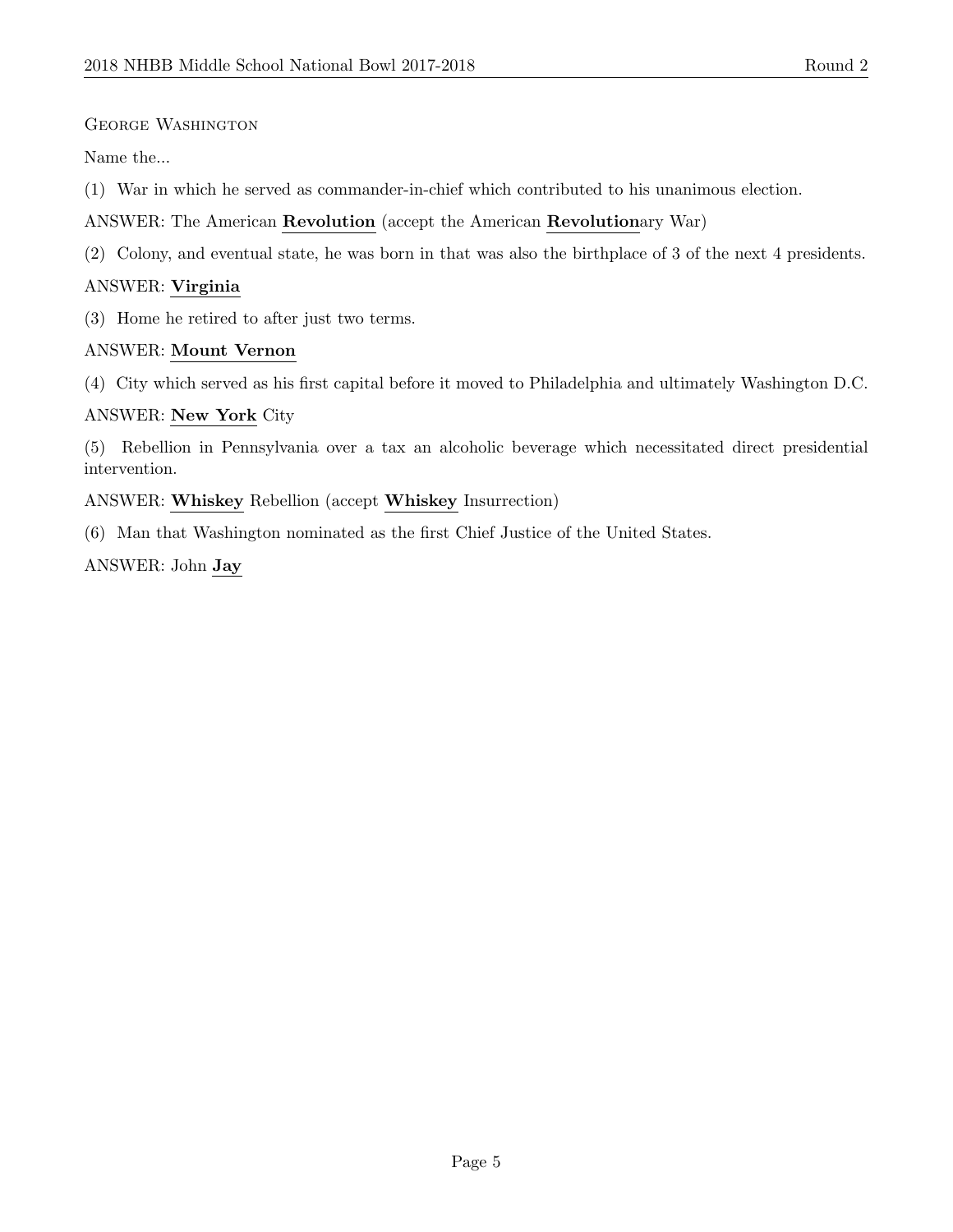# OTTOMAN DECLINE

Name the...

(1) Country that replaced the empire and has a capital at Ankara.

# ANSWER: Turkey

(2) Global conflict that prompted the empire's breakup.

# ANSWER: World War I

(3) Title held by Ottoman rulers such as Suleiman I and Abdulmecid II.

## ANSWER: Sultan

(4) Ethnicity targeted in a 1910s genocide by the Ottoman pashas.

## ANSWER: Armenians

(5) Military campaign in which the Ottomans prevented Allied forces from taking the Dardanelles Strait.

ANSWER: Gallipolli Campaign (accept Dardanelles Campaign if given before mentioned)

(6) Elite Christian military unit that was forcibly disbanded in 1826.

## ANSWER: Janissaries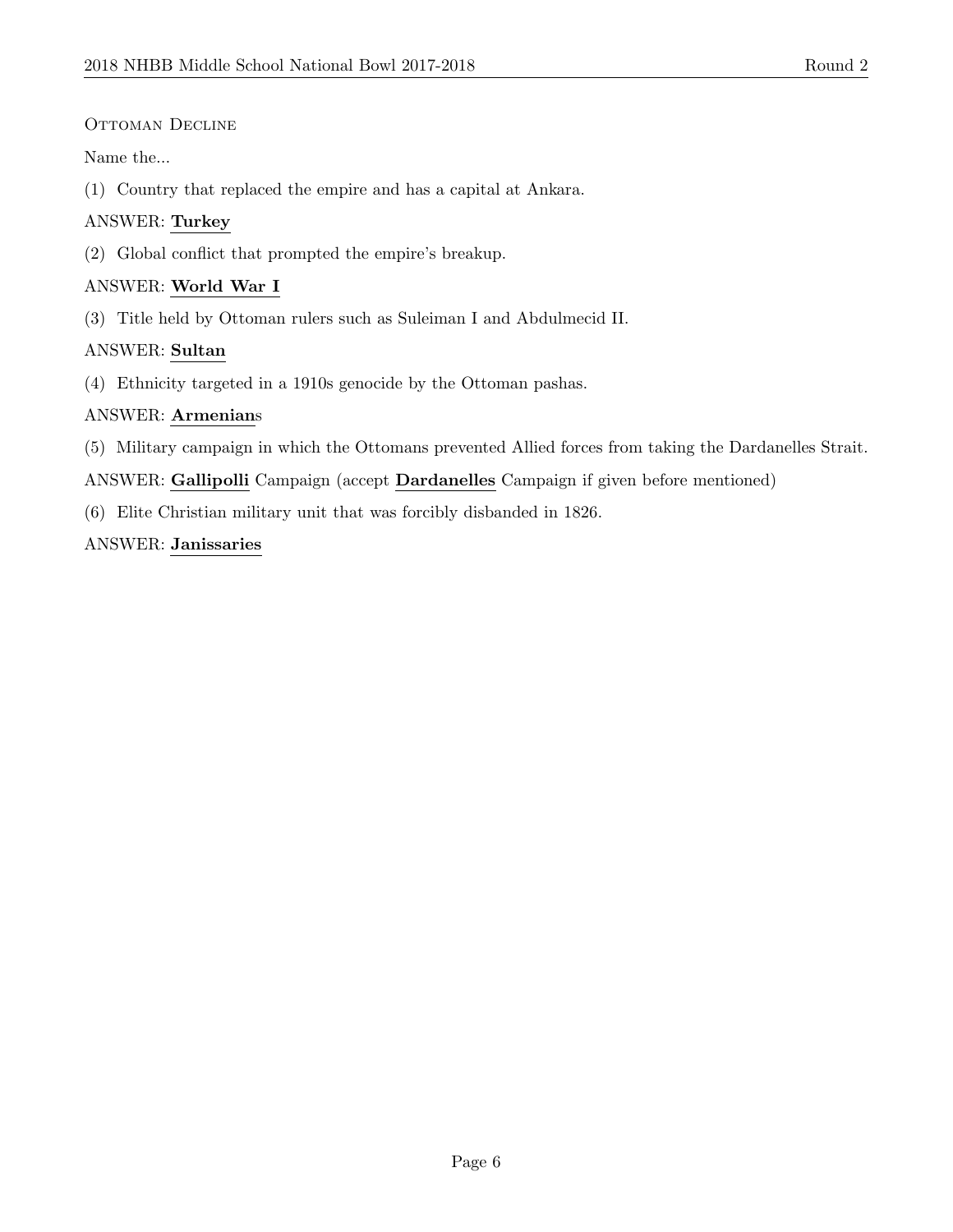Unrest in the Middle East

Name the...

(1) Country that has fought with Palestinians and Arab states over Jerusalem.

#### ANSWER: Israel

(2) Terrorist group that took responsibility for the November 2015 attacks in Paris.

ANSWER: ISIS (or ISIL; accept Islamic State of Iraq and Syria; accept Islamic State of Iraq and the Levant; accept Daesh)

(3) Branch of Islam most common in Iran and Iraq, where its practitioners have fought with Sunnis.

#### ANSWER: Shia Islam

(4) Country that underwent the overthrows of Hosni Mubarak and Mohamed Morsi.

#### ANSWER: Egypt

(5) Shared name of the nationalist parties of both Saddam Hussein and Bashar al-Assad.

#### ANSWER: Ba'ath Party

(6) Country where Rafik Hariri was assassinated in 2005.

#### ANSWER: Lebanon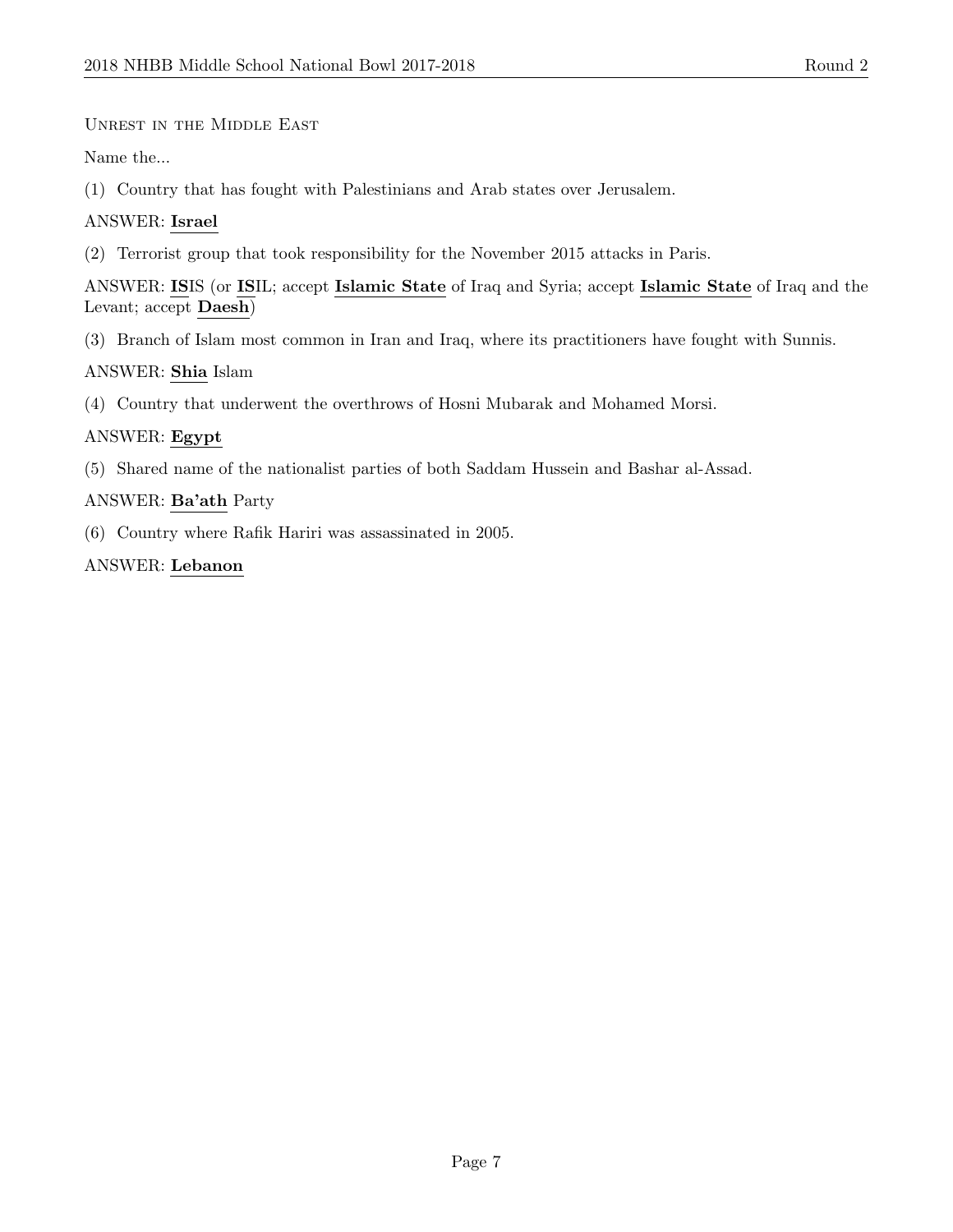# Fourth Quarter

(1) This man forced his army to swear the Soldiers Oath' promising servitude directly to him rather than to the constitution. As Chancellor, this man advised  $(+)$  Paul von Hindenburg to limit civil liberties in the aftermath of an attack on his country's parliament building. This man dictated his  $(*)$  anti-semitic views to Rudolf Hess who in turn compiled Mein Kampf. For ten points, name this head of Nazi Germany.

#### ANSWER: Adolf Hitler

(2) This ship carried Christopher Jones, who set up its "great guns." The Speedwell was abandoned by this ship which employed Miles  $(+)$  Standish as a military advisor.. Settlers aboard this ship created a governing document to be enforced after landing at Cape Cod, its namesake (\*) compact. Plymouth Colony was founded by settlers aboard, for ten points, what ship that transported the first Pilgrims to the New World?

#### ANSWER: Mayflower

(3) This country's founder defeated the Ikhwan at the Battle of Sabilla. A leader of this country was forced to abdicate in 1964 in part due to a fatwa issued by the  $(+)$  Grand Mufti. This country was formed with the unification of Hejaz and Nejd and was spearheaded by (\*) Abdulaziz. Dozens of princes dominate, for ten points, what oil-rich country, a Sunni-dominant Middle Eastern Kingdom led from Riyadh?

ANSWER: Kingdom of Saudi Arabia

(4) This city's Commercial Club helped create the Burnham plan, which advocated for wider streets and more parks. This city was the site of a "murder castle" created by  $(+)$ H.H. Holmes. Francis Millet helped create the "White City" in this city. A fire in this city may have been started by (\*) Mrs. O'Leary's cow. The Columbian Exposition was hosted in, for ten points, what largest city in Illinois?

#### ANSWER: Chicago

(5) This scientist was given the chair of physics at the University of Paris after the death of her husband, (+) Pierre. This woman's personal effects can only be studied by scholars wearing protective gear, as they remain highly  $(*)$  radioactive. For ten points, name this only recipient of two different scientific Nobel Prizes and first woman to win a Nobel.

ANSWER: Marie Sklodowska Curie (accept either or both names)

(6) This city was the site of the mathematician Hypatia's death at the hands of an angry Christian mob. In 48 BC, (+) Julius Caesar may have been besieged in this city, sparking him to set fire to his own ships. A  $(*)$  fire in this city led to the destruction of 400,000 papyrus scrolls in this city's library. For ten points, name this city in Egypt where a famous ancient lighthouse was located.

#### ANSWER: Alexandria